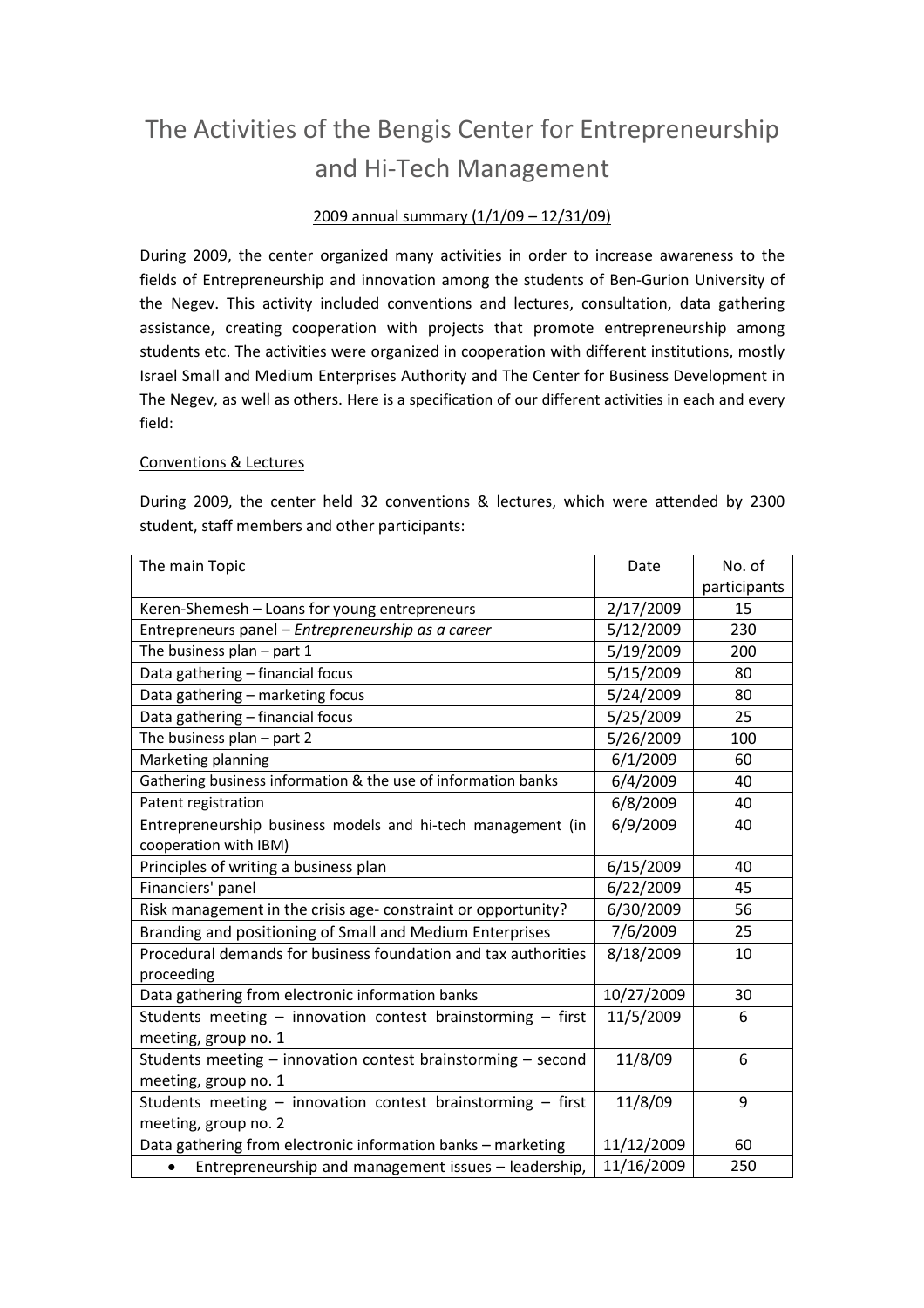| ethics and marketing                                                                                    |            |     |
|---------------------------------------------------------------------------------------------------------|------------|-----|
| Business management strategy - theory and practice<br>$\bullet$                                         | 11/16/2009 | 150 |
| Business strategy, finance, and realization of hi-tech<br>$\bullet$<br>enterprises                      | 11/17/2009 | 190 |
| Strategy and technological entrepreneurship<br>$\bullet$                                                | 11/17/2009 | 240 |
| Young Entrepreneurs Doing Business - launching event<br>$\bullet$<br>of the young entrepreneurs project | 11/19/2009 | 270 |
| Gathering business information from information banks<br>$\bullet$<br>with a marketing focus            | 11/19/2009 | 40  |
| Young Entrepreneurs project convention - writing a business plan                                        | 24/12/09   | 25  |

• Lectures during the international entrepreneurship week 2009

#### Business information gathering assistance

During 2009 the center held:

- 8 workshops on information gathering. **One can read the list of conventions in the table under the Conventions & Lectures section.**
- 70 meetings of personal business information gathering from electronic information banks.

# Individual Business consulting and mentoring for students and staff

During 2009 the center held:

- 88 diagnostic meetings the meetings were aimed at understanding the idea, crystallizing it and creating an operation plan that will provide answers to the needs of the entrepreneur.
- 39 business plans examinations during the year we have decided to fortify the support to the consulting entrepreneurs in order to maximize their chances of successes. The center gave the entrepreneurs a chance to test their business plans professionally as a part of the process of establishing their own business.
- 21 second or third consulting meetings.

# Business Plan Writing Competition – from Idea to Enterprise

The Bengis Center for Entrepreneurship and Hi-Tech Management held the "Business Plan Writing Competition – from Idea to Enterprise" for BGU students (from all degrees and faculties) in 2009. The competition was directed by the Bengis Center for Entrepreneurship and Hi-Tech Management in collaboration with the Manufacturers Association of Israel, The Israel Small and Medium Enterprises Authority, MATI Be'er-Sheva – The Center for Business Development in The Negev, various business financing funds and others and has functioned as a basis for obtaining the knowledge, the experience, and the business tools required for developing an active business project.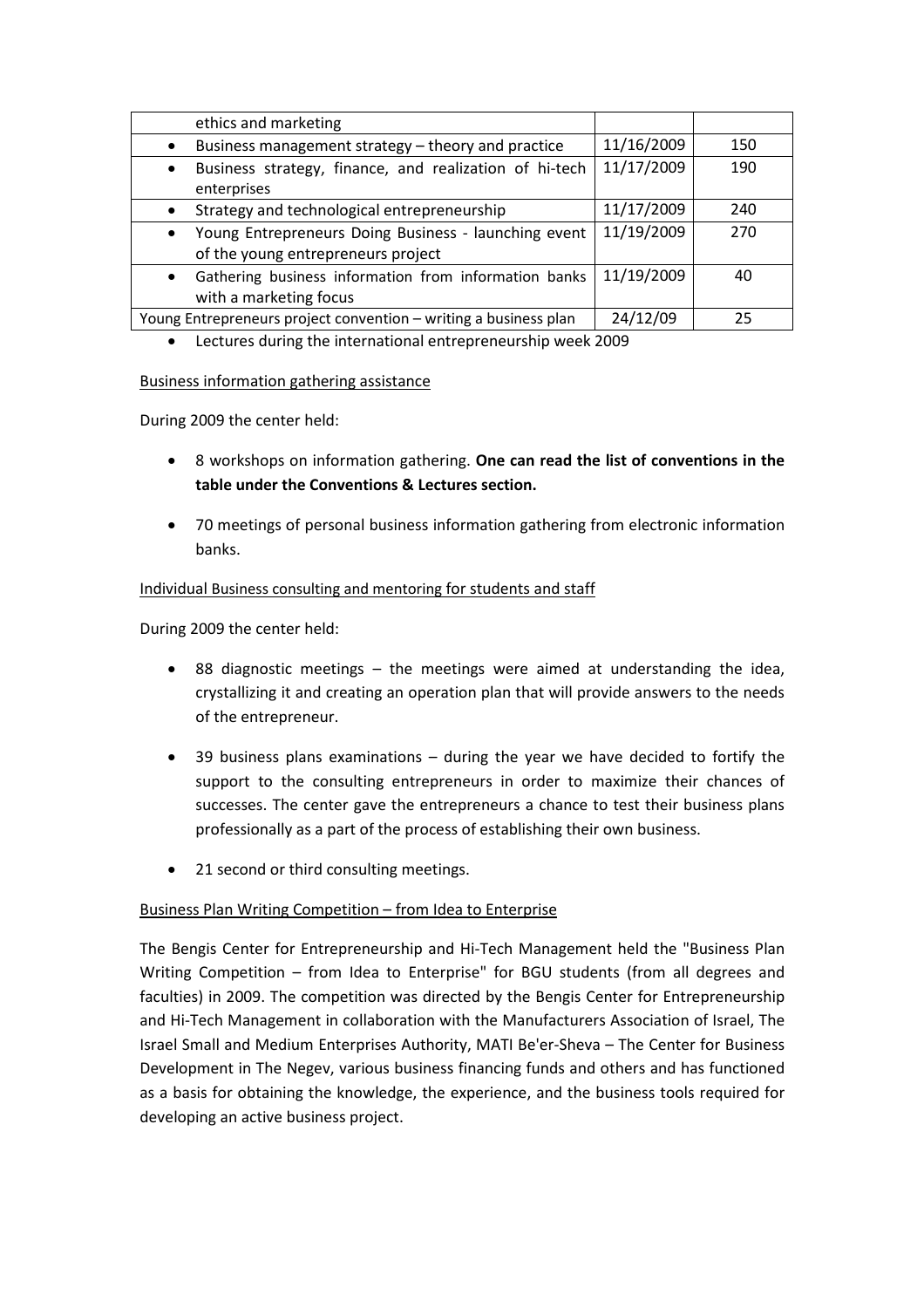The judging committee that escorted the project included members from the Israeli academy and business sector: Mr. Shraga Brosh, the president of the Manufacturers Association of Israel, served as chairman, and the members were Prof. Rafi Bar-El, Prof. Amos Drory, Prof. Arie Ovadia, Dr. Yitzhak Sharir, Prof. Arie Reichel and Prof. Dafna Schwartz. The committee was joined by Zion Biton, the director of MATI Be'er-Sheva, Mr. Yehuda Segev, the CEO of the Manufactures Association of Israel, Arnon Kashensky, head of the Israel Manufactures Association in the South, and both business advisors, Mr.Yosef Shavit and Mr. Rubi Shimei, who accompanied the competition.

As part of the contest, the Bengis Center provided counseling services and assistance, which included business consulting, lectures and workshops, business data collection, access to information banks etc. All of these services were given to the contestants free of charge and were done with the help of MATI Be'er-Sheva and the Israel Small and Medium Enterprises Authority.

This year, 180 groups of students, containing 220 students, participated in the contest. 98 groups, containing 126 entrepreneurs, continued to the second stage. 37 groups, containing 49 participants, continued to the final stage, in which they submitted complete business plans for judging. It is important to note that these contestants came from different departments, mostly Management, Engineering, Economics and other departments.

|                    | No. of participants | Per cent |
|--------------------|---------------------|----------|
| Management         | 23                  | 47       |
| Engineering        | 17                  | 35       |
| Economics & Others |                     | 18       |
| <b>Total</b>       | 49                  | 100      |

Among the main fields of activity which the business plans presented were instruction and leisure, service and also fields connected to the Hi-Tech industry (internet, computers, cellular, etc.)

|                                                                                                              | Groups | Per cent |
|--------------------------------------------------------------------------------------------------------------|--------|----------|
| Computers/Cellular, Internet and other Hi-tech fields (including<br>bio-technology and environmental issues) | 14     | 39       |
| Teaching & Leisure (children, coffee shops, coaching, etc.)                                                  | 9      | 24       |
| Service and simple manufacturing (textile, decoration etc.)                                                  |        | 19       |
| Retail, tourism and import                                                                                   | 7      | 18       |
| <b>Total</b>                                                                                                 | 37     | 100      |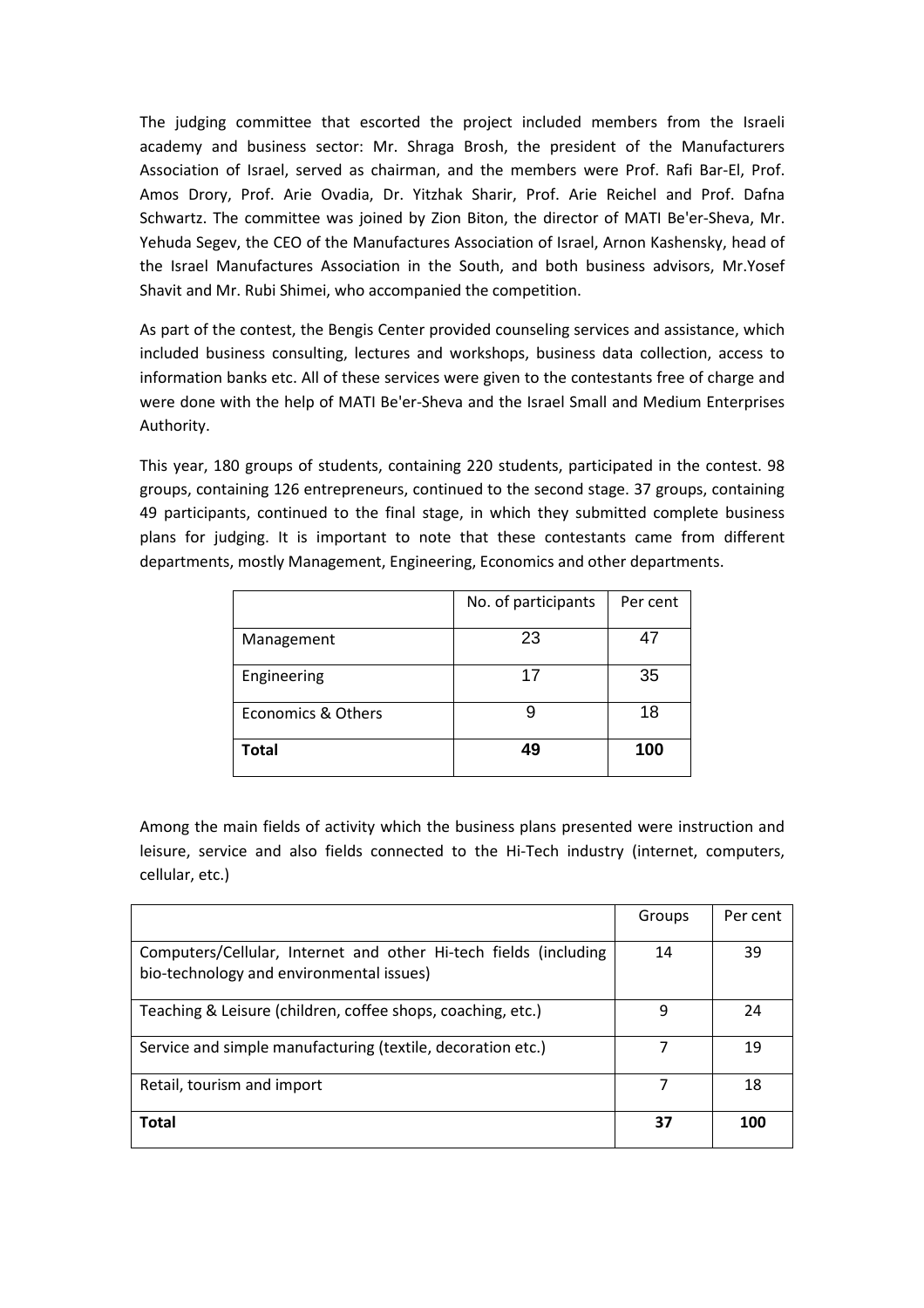On 11/30/09 the project's judging committee was assembled and the business plans were reviewed. The participants were interviewed in order to test their understanding of the market, how their products fit market needs, their business strategy etc. The panel of judges, which included distinguished and experienced members from the academy and the business sector and from different business financial support institutions, were surprised to discover that during a short period of time – only several months – some of the entrepreneurs (students, the majority of whom are not even 30 years old) showed a deep understanding of business processes while narrowing the risks of the entrepreneurial process. This has shown that the participants have been able to obtain important tools for basing and improving their ideas, and some of them managed to found businesses in the fields of service, import etc.

The representatives of the Center keep contact with the participants and with hundreds of other students who have received business assistance since the center's establishment and support them with marketing, establishing financial connections and more.

#### The Global Entrepreneurship Week

The Global Entrepreneurship Week took place between Nov.  $15<sup>th</sup>$  and Nov.  $19<sup>th</sup>$  2009. Universities all around the world conducted during this week special activities in the area of entrepreneurship.

Throughout the week the Bengis Center for Entrepreneurship held a series of conferences (attended by a large audience) in the fields of Strategy, Entrepreneurship, Management and Marketing. The main lectures were given by lecturers from the university (mostly from the faculty of the Guilford Glazer School of Business and Management), entrepreneurs and representatives of financers. These conferences proved to be very popular with faculty and students and entire classes and guests from around the country came to hear them. In total, there were 6 conferences with a total of approx. 1,200 participants.

| Subject                                                                                              | Date                         | No. of participants |
|------------------------------------------------------------------------------------------------------|------------------------------|---------------------|
| gathering of business information from<br>The<br>electronic data bases with a marketing focusing     | Nov. 19 <sup>th</sup> , 2009 | 40                  |
| "Young entrepreneurs do business" – the opening<br>session of the young entrepreneurs project at BGU | Nov. 19 <sup>th</sup> , 2009 | 270                 |
| Technological strategy and entrepreneurship                                                          | Nov. 17 <sup>th</sup> , 2009 | 240                 |
| Business strategy, finance, and realization of Hi-<br>Tech enterprises                               | Nov. 17 <sup>th</sup> , 2009 | 190                 |
| Strategy in business administration $-$ theory and<br>practice                                       | Nov. 16 <sup>th</sup> , 2009 | 150                 |
| Issues in management and entrepreneurship $-$<br>leadership, ethics and marketing                    | Nov. 16 <sup>th</sup> , 2009 | 250                 |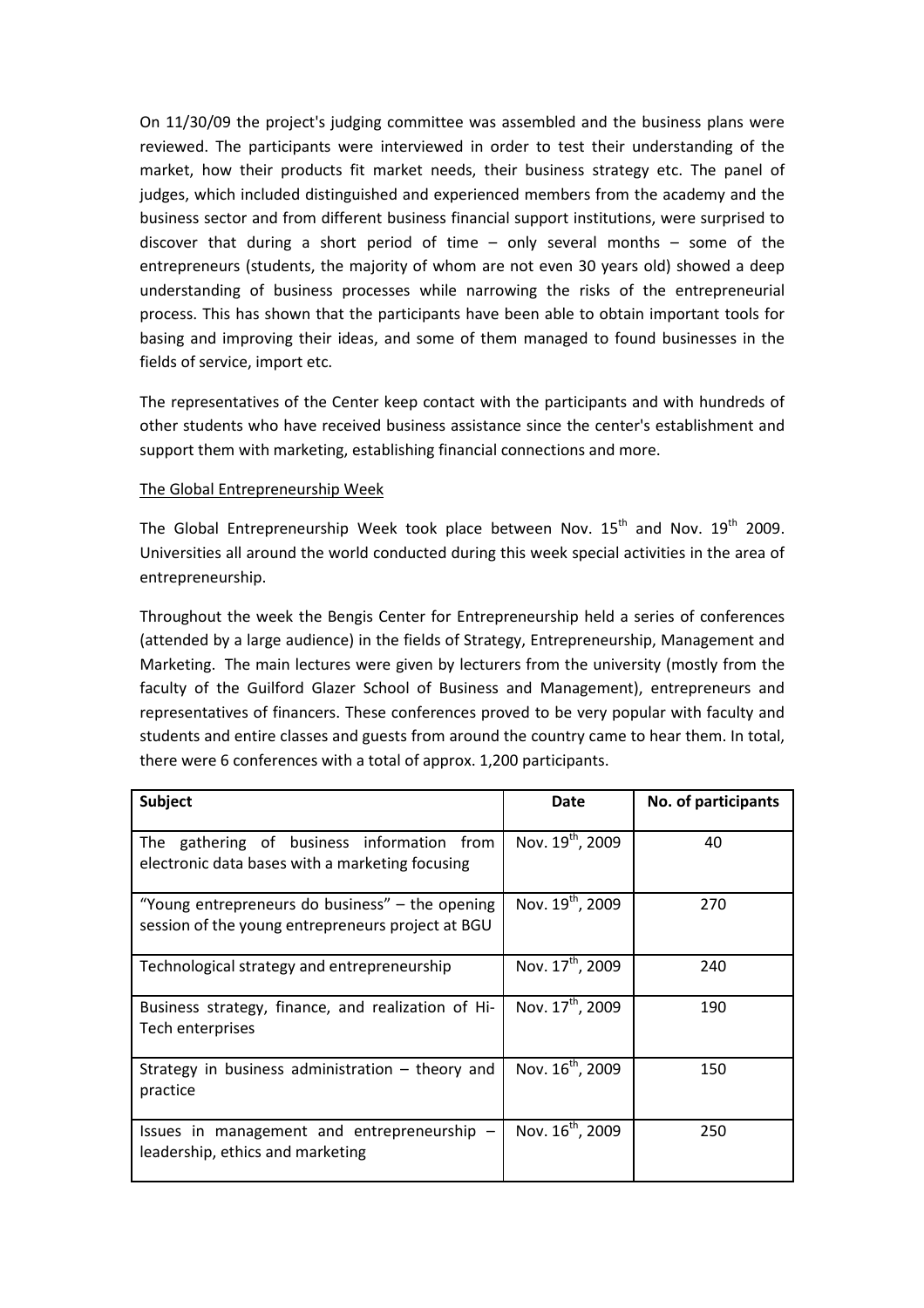| <b>Total No. of Participants</b> | 1140 |
|----------------------------------|------|
|                                  |      |

During the conferences about 45 students signed up for business consultation meetings and about 400 participants added themselves to the Bengis Center mailing list.

#### Global Innovation Tournament

Prior to the entrepreneurship week and as part of the process that preceded it on a global level – a Global Innovation Tournament was held by Stanford University among students around the world. Students from Ben Gurion University took part in this competition that was advertised by Bengis Center through the various channels and Medias throughout BGU. The subject of the competition was "How to turn saving money into something fun". Two impressive works were submitted that were relate to Bengis Center in the global competition. One of them was selected as one of the 22 winners in the competition out of more than 1,000 participants (attached).

The following are links to information regarding the competition:

- To the information page regarding the competition
- Links to clips showing the representation of BGU in the competition
- To information on the conferences and lectures
- To the presentations from the events
- To pictures from the event
- To clips from the conferences will be uploaded type here

# New cooperative projects

The Bengis Center cooperates with different institutions on different projects that push forward business entrepreneurship among students in order to improve the services that are given to BGU students and to initiate other projects. Here is a list of projects and cooperating institutions that will join forces with the center on 2010.

- 1. **Choosing Tomorrow** this project, run by the Jewish Agency, will support 25–30 students from BGU in establishing businesses in the south.
- 2. **Young Entrepreneurs** supporting 40 students with entrepreneurial connotation
- 3. **Empowering Women Entrepreneurs** YEP (Young Entrepreneurs Program)- a US government funded program for young women from Israel and Jordan. The University of Wisconsin-Green Bay is leading the project.

Scientific conventions – a round table summit on the problem of economic development in the Bedouin sector in the South

On 6/21/2009 The Department of Public Policy and Administration held a round table discussion on the problem of economic development in the south Bedouin sector. The meeting was held under the aegis of the Bengis center of the Guilford Glazer School of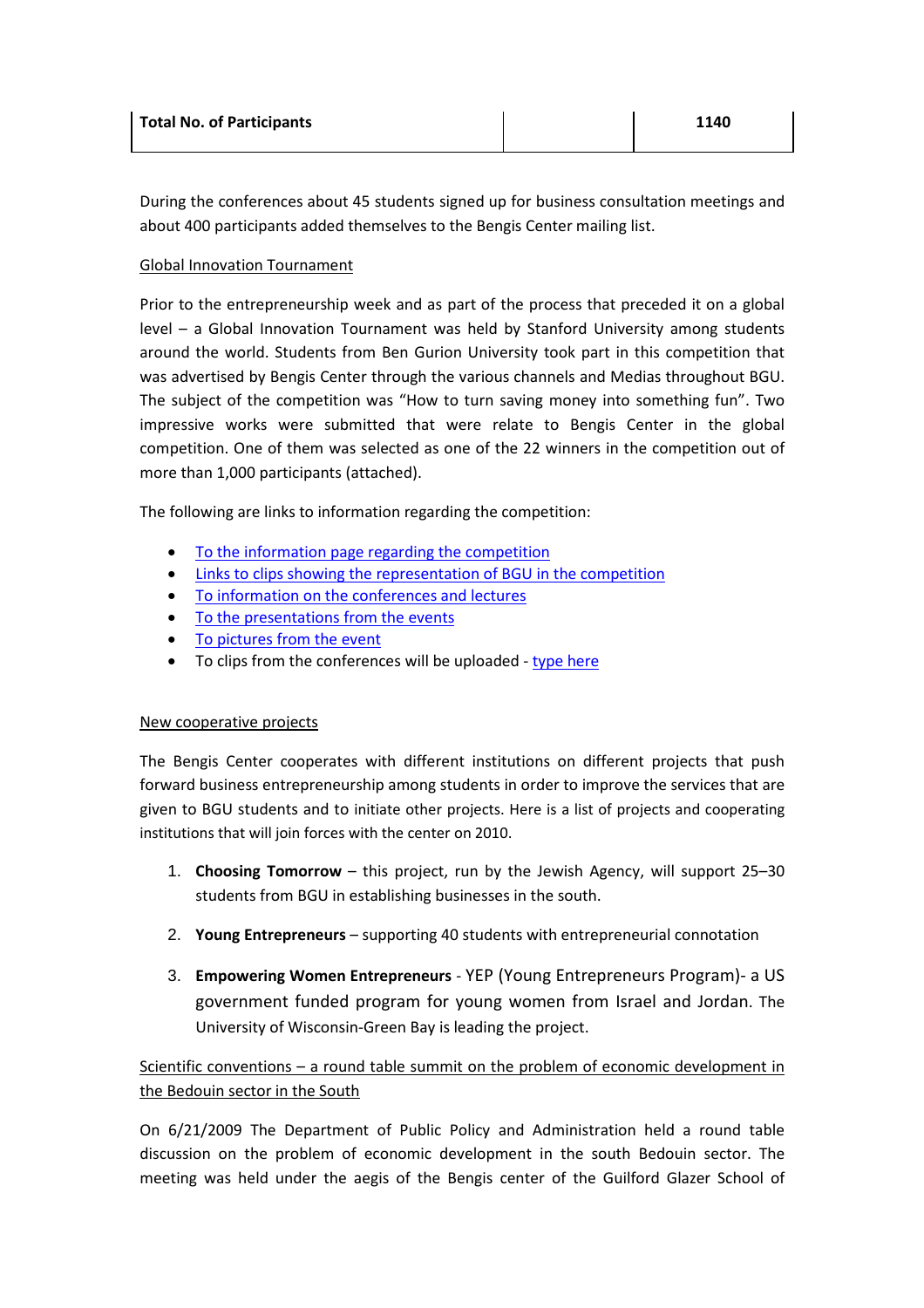Business and Management, Abu Basma Regional Council and NCRD - Negev Center for Regional Development. Preliminary findings from the department staff papers were discussed during the event, and members in the round table shared their experience with problems of economic development in the Bedouin sector in the South. Prof. Avishay Braverman, the Minister of Minorities, Prof. Jimmy Weinblatt and many other partners attended the meeting. The following were among the topics discussed:

- What are the obstacles for economic development in the Bedouin society of the Negev?
- What are the options for overcoming these obstacles?
- What are the steps that should be taken in economic development? (Including reference to specific projects and what measures should the different levels of government take?

# Entrepreneurship among the Bedouin population - support for a survey of entrepreneurship mapping

In recent years, as a part of the Bedouins' search for livelihood, commercial businesses have been established in some to their settlements. These businesses provide income to their owners and help create new jobs. Support organizations and institutions encourage this trend, yet no studies have been conducted in Israel in order to test what are the differences between Bedouins and Jews when they set up business and what is the effect of small businesses on the unemployment of ethnic minority groups. The study examined the differences between the resources that are in the disposal of the Bedouins entrepreneurs when they establish a business and those of the Jews.

The study's hypothesis suggested that there would be a difference between Bedouin entrepreneurs and Jewish entrepreneurs. In order to test this hypothesis a quantitative research was conducted – 281 closed questionnaires were given to 281 Bedouin business owners and 93 Jewish business owners.

The data bank that was created thanks to this survey will be useful for future studies on this subject.

# A visit of the "Ness" Foundation for the Development of the Negev

On 2/3/2009 the members of the Jewish Federation of Central New Jersey in the United States that manages the Ness Foundation in Israel came to Israel. The Ness Foundation is in fact two funds whose sole purpose is the economic development of the Negev. One foundation loans money to small businesses in the Negev through the Jewish Agency and the other gives grants to projects whose purpose is to bring young population to the Negev and help it establish its life there through economic development. The purpose of the visit, beyond reviewing the projects of the funds, was to expose and increase the knowledge of the fund's board regarding the economic needs of the Negev and what can be done about them. During their visit the members of the fund visited the Guilford Glazer School of Business and Management as guests of the Bengis Center for Entrepreneurship and Hi-Tech